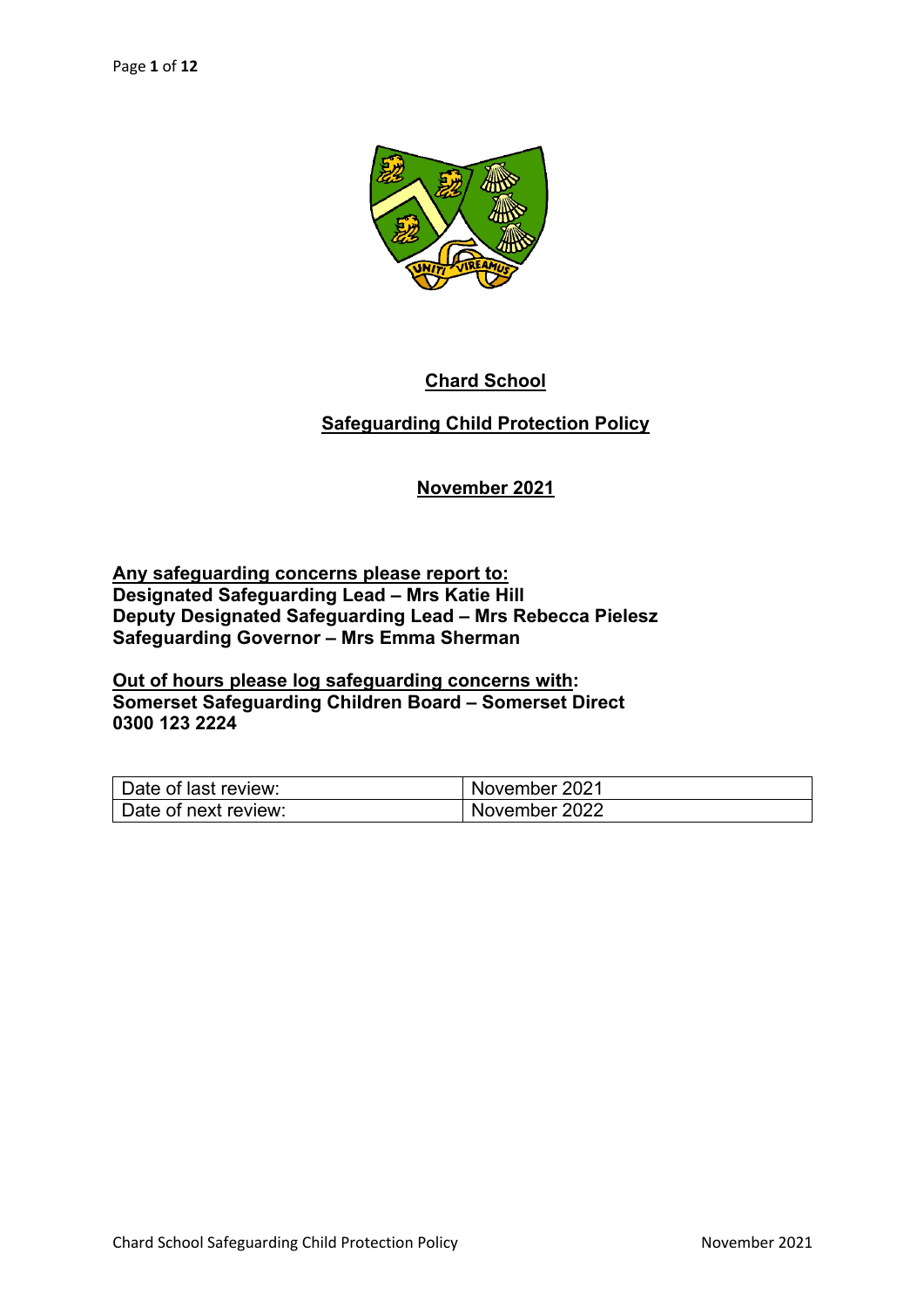We take Child Protection extremely seriously at our school. If you have a concern, you can speak to any of the schools designated staff listed below.

All of our staff are vetted against the National Safeguarding Procedures before they are permitted to work in school. We ensure that at least one member of each interview panel has received training in Safe Recruitment.

Any safeguarding concerns please report to: Designated Safeguarding Lead – Mrs Katie Hill Deputy Designated Safeguarding Lead – Mrs Rebecca Pielesz Safeguarding Governor – Mrs Emma Sherman

Out of hours please log safeguarding concerns with: Somerset Safeguarding Children Board – Somerset Direct 0300 123 2224

Members of staff would use the procedures within this policy and report concerns via the DSL or/and DDSL who would then use the following numbers to seek advice or to make a referral. However, in an emergency, or if there is a genuine concern that appropriate action has not been taken within the School, they (and parents) can contact any of the numbers below directly:

#### **Somerset Safeguarding Children Partnership (SSCP):**

The Local Authority Designated Officer (LADO) can be contacted via Somerset Direct: 0300 123 2224

#### **Somerset Direct:**

Advice and services for education and children's social care 0300 123 2224. childrens@somerset.gov.uk

#### **Children's Safeguarding Leads Consultation Line:**

Advice and guidance service for DSLs open Monday to Friday 9am to 4pm 0300 123 3078

#### **Department of Education (DfE**)

DfE coronavirus helpline Email: dfe.coronavirushelpline@education.gov.uk Telephone: 0800 046 8687

#### **DfE Guidance for schools: Corona virus (COVID-19)**

https://www.gov.uk/government/collections/guidance-for-schoolscoronaviruscovid-19

#### **DfE Counter Extremism**

Email: counter.extremism@education.go.uk

#### **Emergency Duty Team, Somerset Children's Social Care**

For out-of-hours contact: evenings, weekends, Bank Holidays etc. 0300 123 2327

#### **Early Help Advice Hub**

Advice and guidance service for the Effective Support for Children and Families.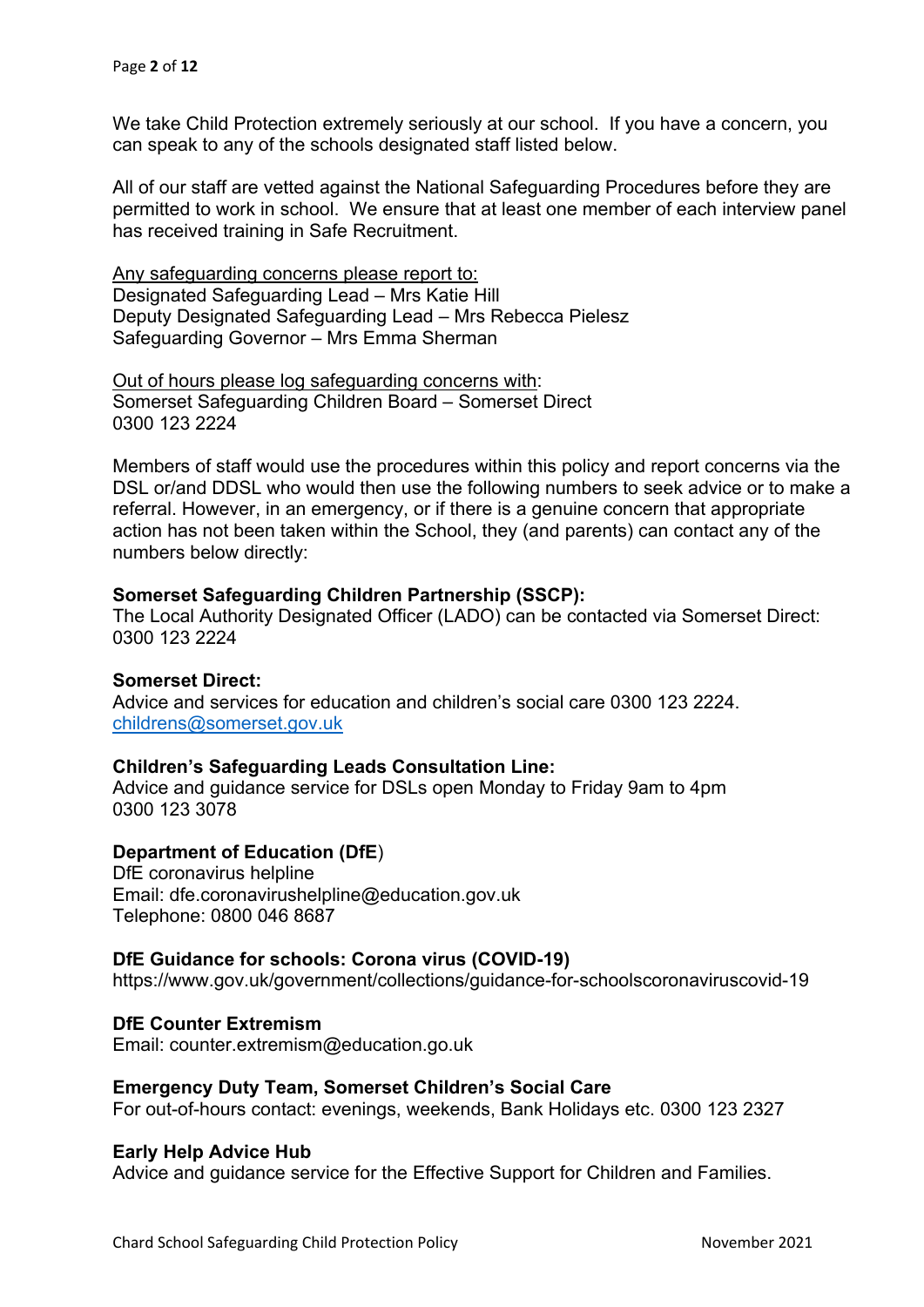Telephone: 01823 355803

#### **Disclosure and Barring Service (DBS):**

DBS customer services customerservices@dbs.gsi.gov.uk Telephone: 0300 0200 190 **DBS confidential checking service**  sensitive@dbs.gsi.gov.uk Telephone: 0151 676 1452

### **DBS barring referrals helpline**

Telephone: 01325 953795

### **The National College for Teaching and Leadership (NCTL):**

https://www.gov.uk/guidance/teacher-misconduct-referring-a-case

#### **NSPCC**

Help and advice line: 0808 800 5000 Whistleblowing advice line: 0800 028 0285

#### **Police**

Avon and Somerset Constabulary Phone: 101 For non-emergencies, 999 To report a crime https://www.police.uk/pu/your-area/avon-somerset-constabulary/

# **Regional Police 'Prevent' Team (with reference to concerns on extremist ideas and/or**

**behaviour)**  Phone: 01179 455 536 / 01179455 539 Email: channelsw@avonandsomerset.pnn.police.uk

### **Contents**

- 1. Purpose
- 2. Roles & Responsibilities
- 3. Allegations
- 4. Raising awareness and equipping children with skills needed
- 5. Implementing procedures
- 6. Supporting pupils who have been abused
- 7. Peer on Peer abuse
- 8. Establish a safe environment
- 9. Policy review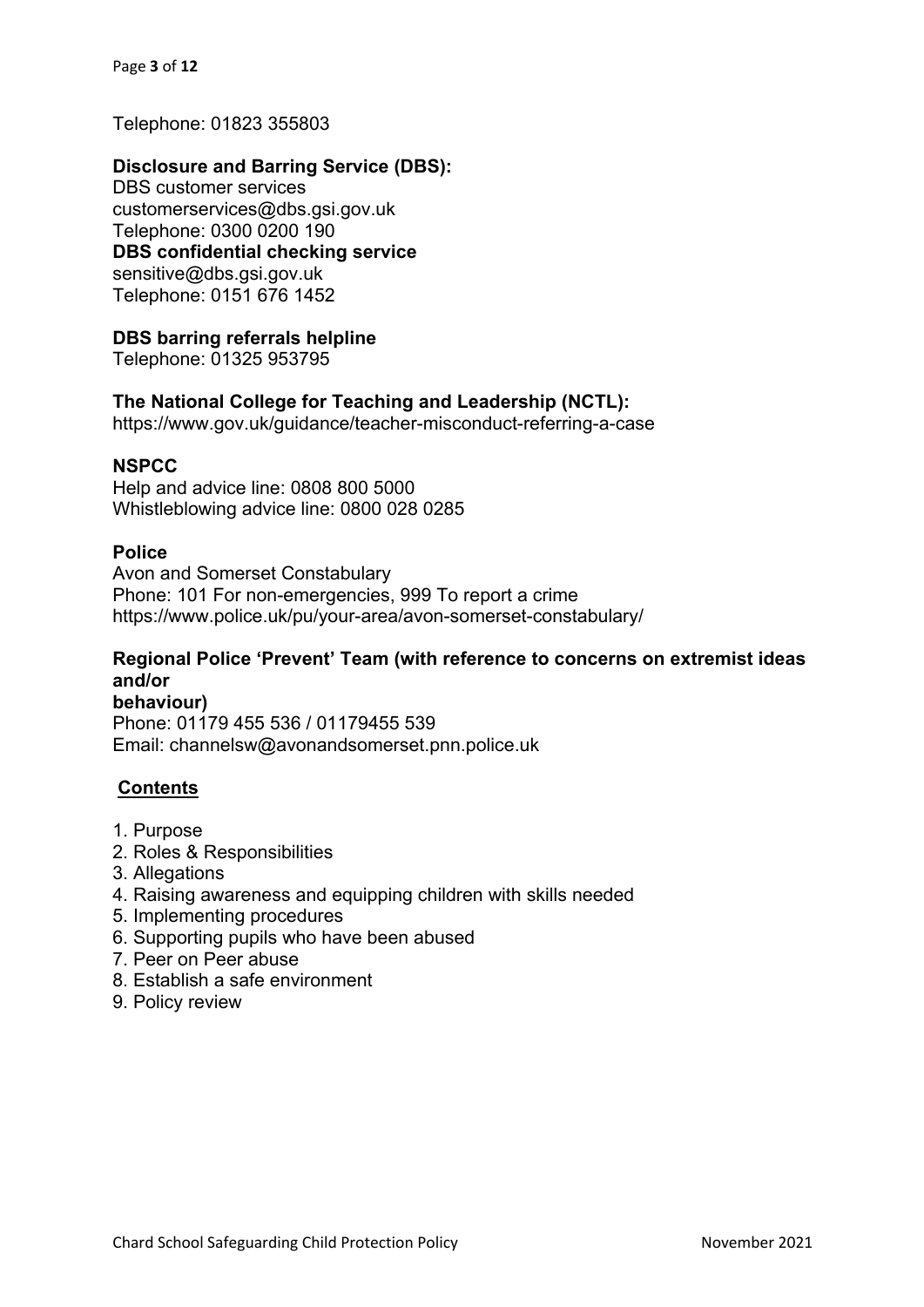# **1. Purpose**

This Policy outlines procedures and good practice within Chard School, to ensure that and all individuals can demonstrate that there is an understanding of the duty to safeguard and promote the welfare of children and young people including those who are vulnerable. It outlines how this will be implemented within our School.

In order to fulfill our safeguarding duty under sections 157 and 175 of the Education Act 2002, all educational settings to whom the duty applies should have in place the arrangements set out in chapter 2, paragraph 4 of Working Together to Safeguard Children 2018. In addition, schools should have regard to specific guidance given by the Secretary of State under sections 157 and 175 of the Education Act 2002 namely, **Keeping Children Safe in Education (September 2021) (KCSIE\*)**

*Safeguarding and promoting the welfare of children refers to the process of protecting children from abuse or neglect, preventing the impairment of their health or development, ensuring that children grow up in circumstances consistent with the provision of safe and effective and nurturing care and undertaking that role so as to enable those children to have optimum life chances and to enter adulthood successfully.*

School staff are particularly important as they are in a position to identify concerns early and provide help for children, to prevent concerns from escalating. Schools and their staff form part of the wider safeguarding system for children. This system is described in statutory guidance Working Together to Safeguard Children 2020. Chard School will work with social care, the police, health services and other services to promote the welfare of children and protect them from harm.

### **2. Roles & Responsibilities**

Our procedures for safeguarding children will be in line with The Somerset Safeguarding Children Board and the South West Child Protection Procedures. They will follow any guidance issued by The Department for Education (DfE), namely *Keeping Children Safe in Education (September 2021) (KCSIE\*)* issued by HM Government. Alongside these local guidance - Threshold Criteria provides a clear framework for identifying levels of need and the action required to support and safeguard children.

Chard School Governing Board has appointed a Safeguarding Governor – Mrs Emma Sherman. The Safeguarding Governor is responsible for the safeguarding of all children at Chard School and for the completion of the Annual Safeguarding Audit. The Governing Body will ensure that:

- The school complies with safeguarding duties under legislation and monitors procedures and practices to ensure the safeguarding of all children
- Safeguarding is monitored regularly and is a standing item at all full governing board meetings.

The Head Teacher within the School is responsible for ensuring that: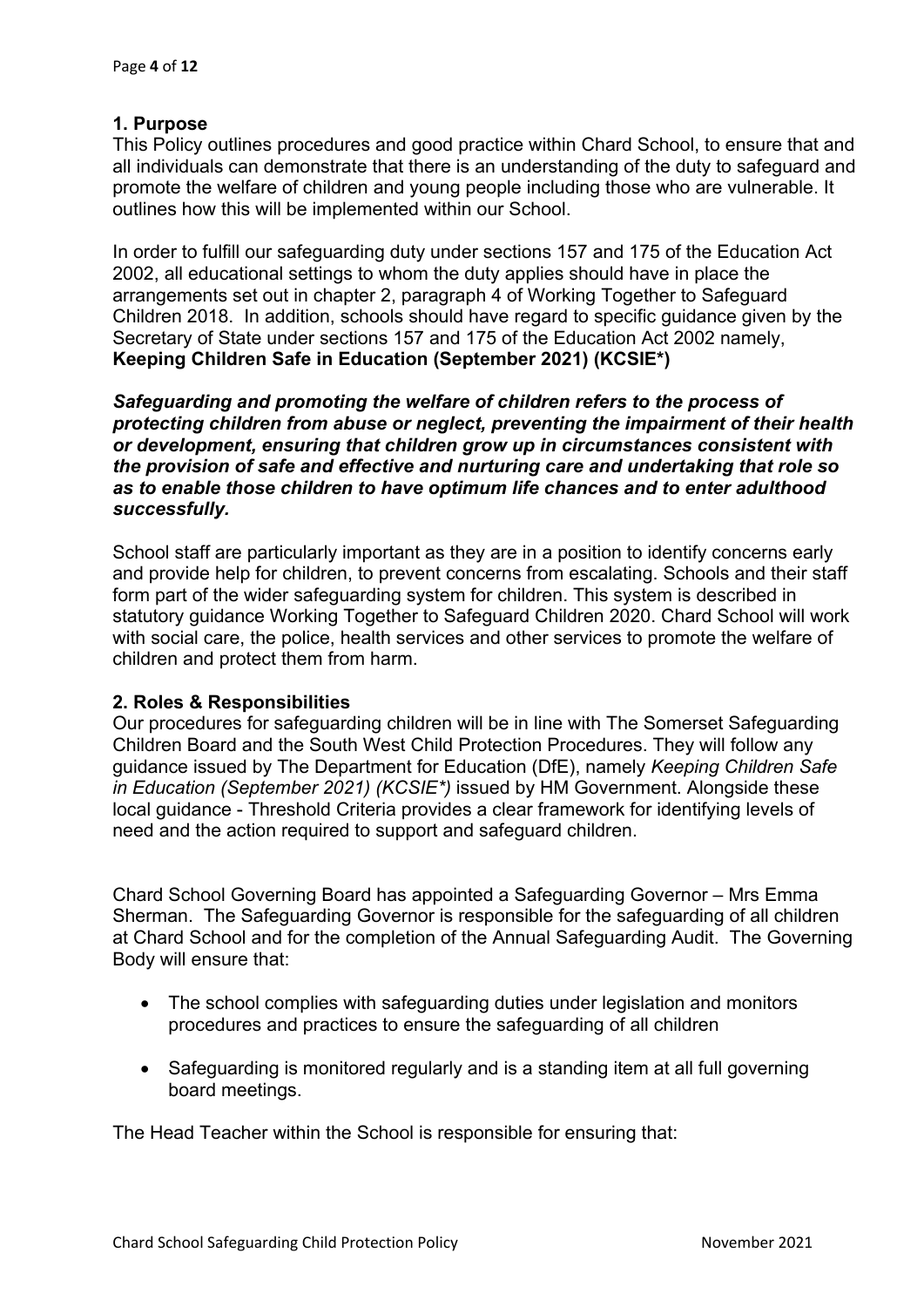- The policies and procedures adopted by the Governing Body are fully implemented and followed by all staff;
- Sufficient time and resources are allocated to enable the **Designated Safeguarding Lead (DSL) Katie Hill** and **Deputy Designated Safeguarding Lead (DDSL) Rebecca Pielesz** and staff member responsible for **EYFS Safeguarding Lucy Gosdon** to discharge their responsibilities, including recording and monitoring safeguarding activities, taking part in strategy discussions, other inter-agency meetings and contributing to the assessment of children;
- All staff and volunteers are annually trained in the importance of raising concerns about poor or unsafe practice with regard to children, and concerns are addressed sensitively and effectively in a timely manner
- The child's safety and welfare is addressed through the curriculum.

# **2.1 Safer Recruitment**

Chard School will follow relevant guidance in *Keeping Children Safe in Education (September 2021) (KCSIE\*)* (Section 3 Safer Recruitment) and from The Disclosure and Barring Service (DBS): https://www.gov.uk/government/organisations/disclosure-and-barring-service

If concerns are raised these will be reported to Somerset Safeguarding Board.

- We will ensure an appropriate proportion of governors and staff on recruitment panels have undertaken all appropriate safer recruitment training as outlined in *Keeping children safe in Education 2021;*
- Our Recruitment Policy includes all appropriate checks on staff and volunteers, and suitability including DBS checks;
- We will ensure that all adults within our school who have access to children have been checked as to their suitability as outlined in *Keeping children safe in education 2021*; and
- We will ensure that all staff and volunteers have read the staff Code of Conduct and understand that their behaviour and practice needs to be in line with it.

### **Staff Induction**

When all of the fore mentioned checks have been completed.

All staff and volunteers are fully inducted into Chard School before they begin their role. They receive training on Health & Safety, Fire Awareness and Child Protection procedures and practices, this training is updated for all staff annually. Each teacher's qualifications are checked and their ID is verified. They receive an ICT log in and School email address, they receive and sign our Acceptable User Policy which covers the appropriate use of all electronic devices. This states that no personal electronic devices (lap tops, phones, cameras etc…) are used in the presence of the children. All staff and volunteers sign to say that they have read our key school policies. This information forms the key elements of our Single Central Register.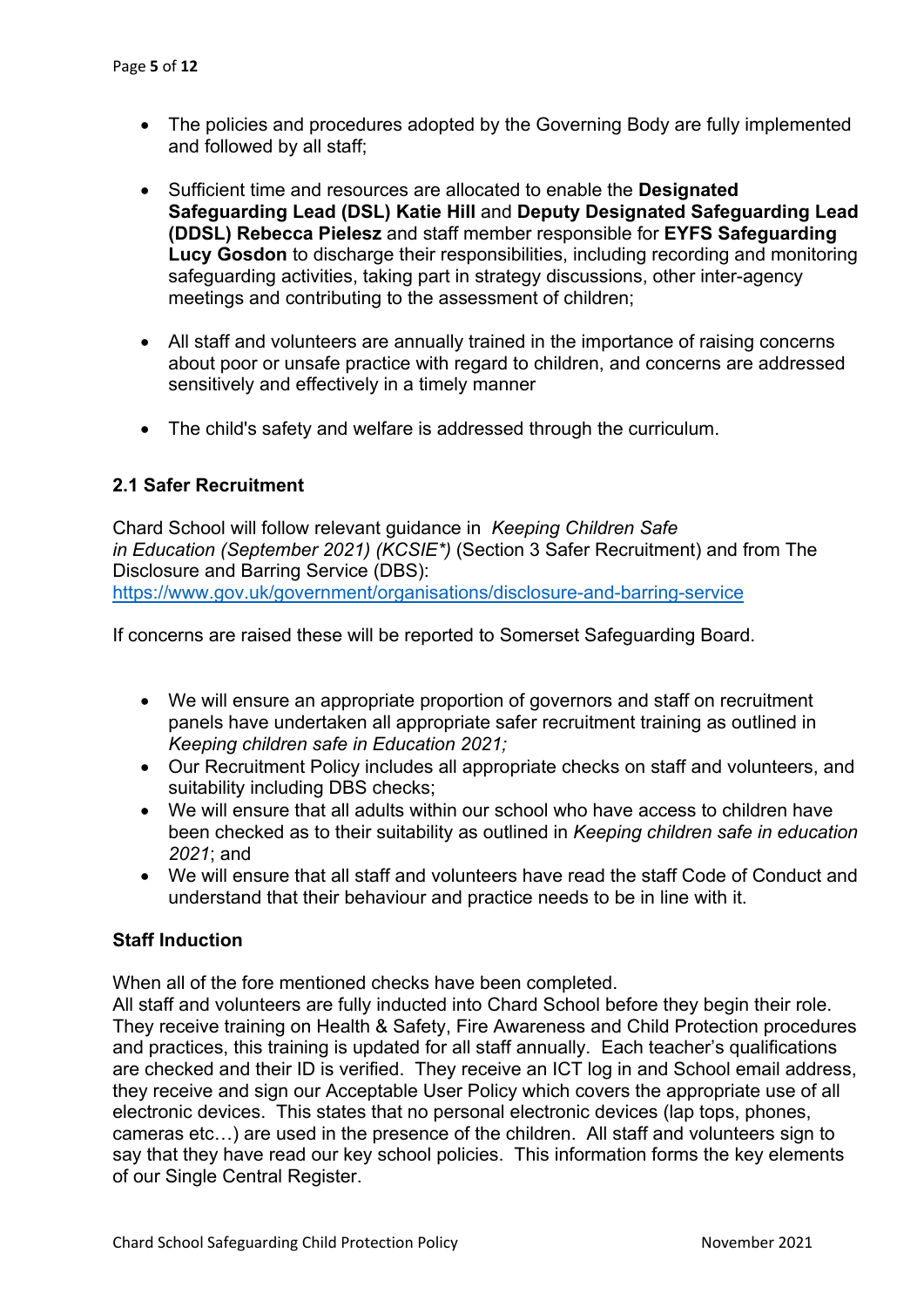All staff sign to say that they have read the Staff Handbook, Keeping Children Safe in Education and the Behaviour Policy before they begin their role. The Staff Code of Conduct is discussed with all staff and volunteers before they commence their role.

### **3. Allegations**

Any allegations against staff other than the Head Teacher, volunteers, governors, contractors and visitors that indicate that they may have:

- Behaved in a way that has harmed a child, or may have harmed a child;
- Possibly committed a criminal offence against or related to a child; or
- Behaved towards a child or children in a way that indicates he or she would pose a risk of harm to children.
- Sexually harassed a staff member or child

Will be reported immediately to the Head Teacher and Designated Safeguarding Lead Katie Hill or the Deputy Designated Safeguarding Lead Rebecca Pielesz.

#### These concerns will also be reported to the

**Teachers Regulations Agency – 020 7593539. OFSTED** will be informed **0300 123 4666.**

The Head Teacher will inform the Designated Officer (LADO) following the guidance in *Keeping children safe in education 2021 part 4* within one day of the allegation being made.

### *Designated Officer (lado)@n-somerset.gcsx.gov.uk Somerset Direct 0300 123 2224*

If the allegation concerns the Head Teacher, the person receiving the allegation will immediately inform the Chair of Governors, Neil Mayfield who will consult as above, without notifying the Head Teacher first.

Any member of staff considered not suitable to work with children will be referred to the Disclosure and Barring Service (DBS) with the advice and support of IAPS Human Resources and in accordance with the DBS Referral Policy. DBS checks are completed for all staff before they commence their post and are updated regularly.

### **4 Raising Awareness and Equipping Children with Skills Needed**

We recognise that because of the day to day contact with children, school staff are well placed to observe the outward signs of abuse and that all staff and governors have a full and active part to play in protecting our pupils from harm. Chard School will therefore:

- Ensure children know that there are adults in the school whom they can approach if they are worried;
- Ensure that children are taught to develop the skills they need to recognise and stay safe from abuse, including peer on peer physical or sexual abuse, online abuse, Child Sexual Exploitation, Radicalisation and Honour Based Violence including Female Genital Mutilation; and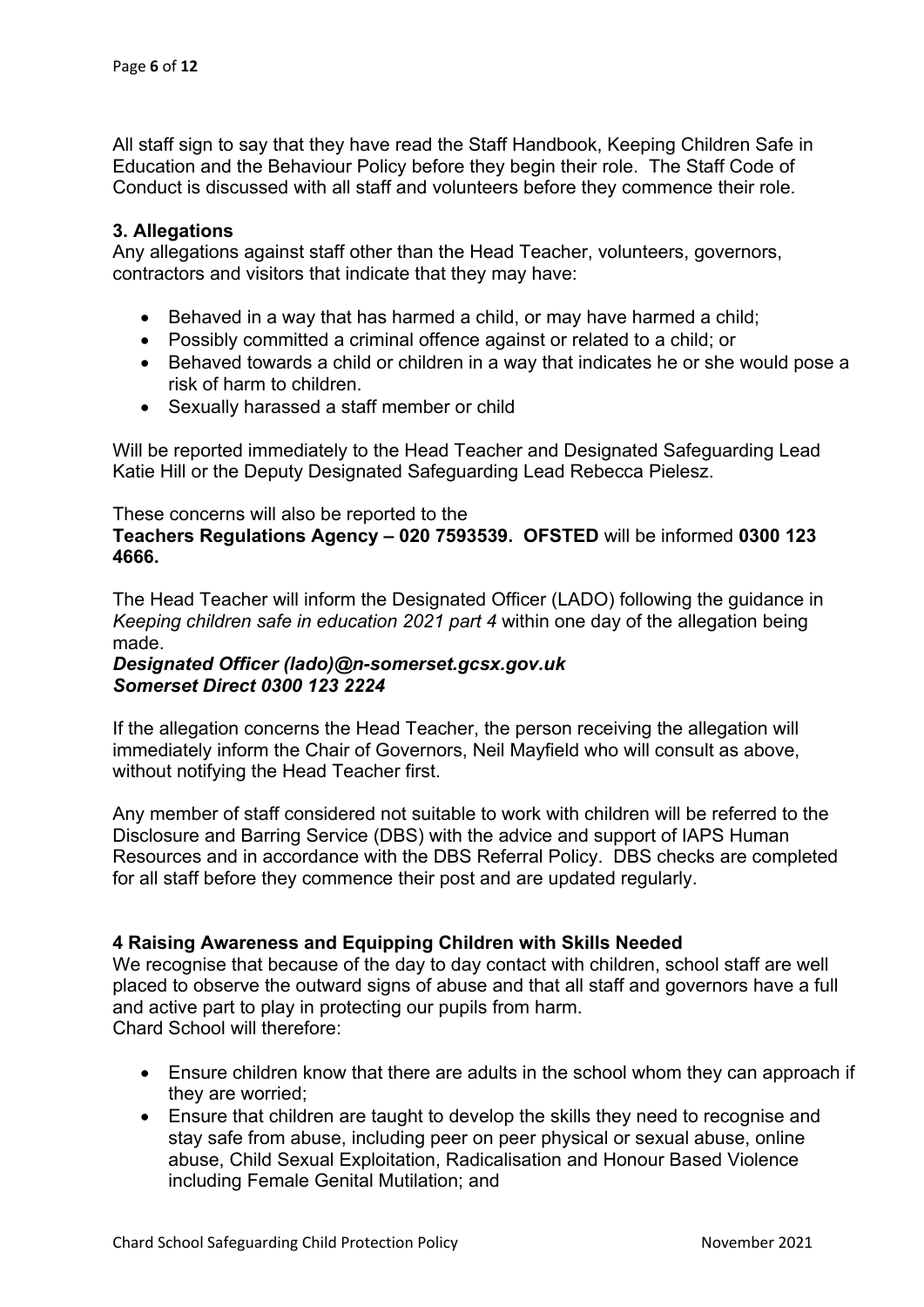• Be aware that children with Special Educational Needs and disabilities can face additional challenges.

#### **5 Implementing Procedures**

We will:

- Ensure every member of staff (including temporary, supply staff and volunteers) and the school governing board knows the name of the Designated Safeguarding Lead (DSL) and their deputy responsible for child protection *(Annex B Keeping children safe in education 2021*);
- Ensure there is a member of the senior leadership team in the DSL role and that appropriate cover is provided if they are unavailable**.** This person will have the status to carry out the duties of the post including committing resources and, where appropriate, supporting and directing other staff. They will ultimately have lead responsibility, which will not be delegated; however deputy leads will be trained to the same level and will carry out all safeguarding responsibilities in the absence of the DSL. The DSL and named deputy will have undertaken multi-agency Advanced Safeguarding Training as recommended by the Local Safeguarding Children Board and will update this training every two years. In addition to this their knowledge and skills will be updated at least annually;
- Ensure that during term time the DSL (or a deputy) will always be available (during school hours) for staff in the school to discuss any safeguarding concerns. Adequate and appropriate cover arrangements for any out of hours/out of term activities will be arranged;
- Ensure that the names of the Designated Safeguarding Lead and their deputy will be clearly visible in the school;
- Have a safeguarding noticeboard where all key information is available;
- Ensure all staff, volunteers and governors understand their responsibilities in being alert to the signs of abuse and neglect so that they are able to identify cases of children who may be in need of help or protection and the importance of reporting their concerns expeditiously;
- Ensure that all staff are regularly updated on the categories of abuse in **Working Together to Safeguard Children 2020;**
- Ensure that all staff have an awareness of key safeguarding issues:

**Peer on peer physical and sexual abuse Sexting (Youth produced sexual imagery) Sexual violence & harassment Bullying (including cyberbullying) Physical abuse Child Sexual Exploitation**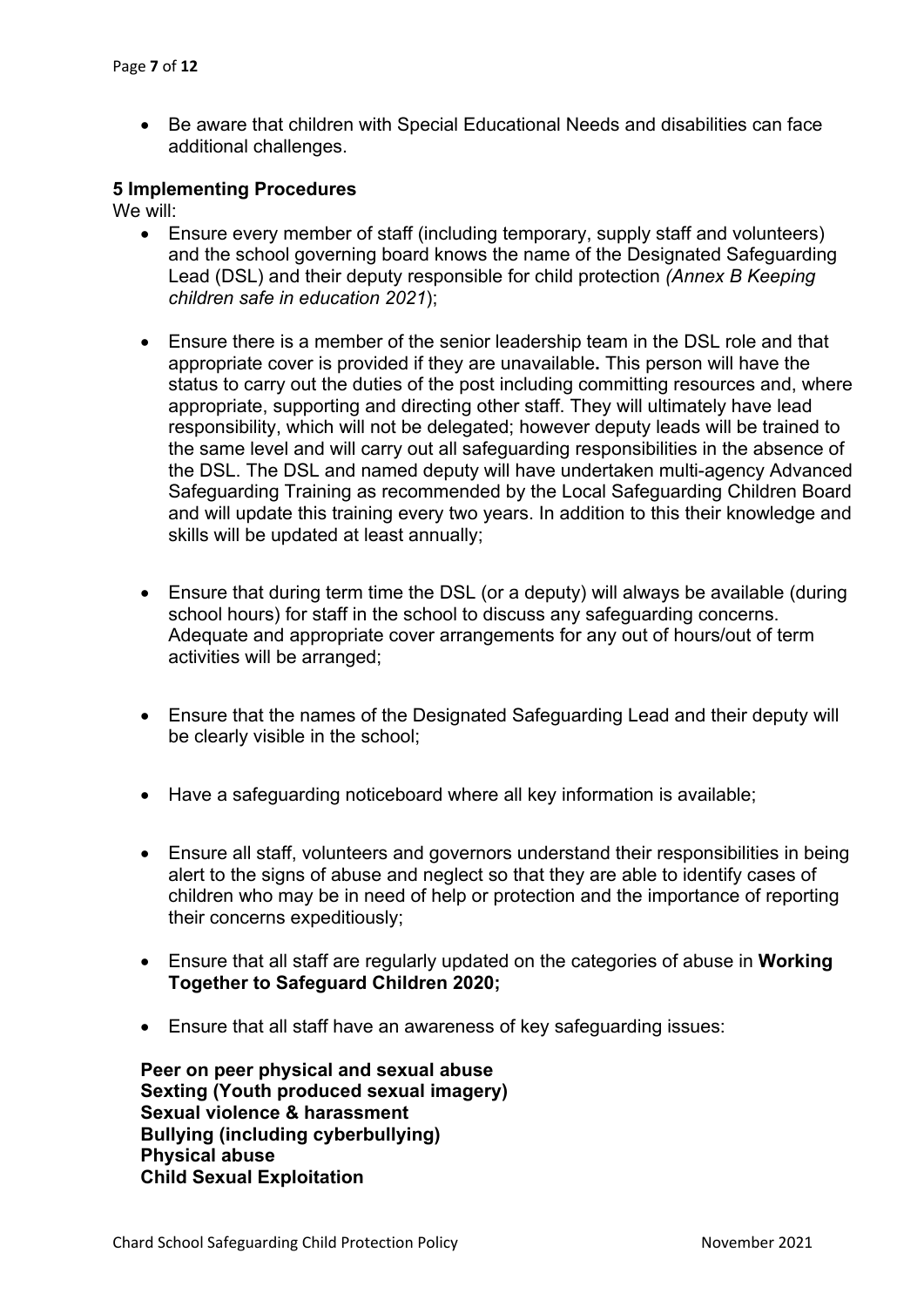**Radicalisation Honour Based Violence, including FGM Children Missing Education Private Fostering Fabricated and or Induced Illness Children In Need (CIN)**

#### **See appendix 1 for details of the training that is delivered to all staff detailing the 4 main types of abuse most commonly experienced by children and the signs of this.**

All staff and volunteers are trained on the above key safeguarding issues, including how to recognise signs of abuse or disclosures and how to ensure these are reported immediately to the DSL.

- Ensure that all staff are aware of the early help process, including the Early Help Assessment and the importance of early identification to ensure that children get the right support at the right time;
- Ensure that all staff are informed of the processes around CIN, Team around the Child Meetings. It is important that staff understand the process and the roles that the DSL and DDSL have in supporting children, families and Social Services;
- Ensure that all staff, volunteers and governors maintain an attitude of 'it could happen here' and when concerned about the welfare of a child always act in the best interest of the child;
- Ensure that all staff, volunteers and governors know how to record a concern and that all concerns must be recorded and shared with the DSL;
- Keep clear written records of concerns about children, even where there is no need to refer the matter immediately;
- Ensure all records are kept securely, separate from the main pupil file, and in locked locations;
- Provide a systematic means of monitoring children known or thought to be at risk of harm, and ensure we, the school, contribute to assessments of need and support plans for those children;
- Be mindful of the schools SEND children and their increased vulnerability;
- Understand that our responsibility to safeguard children requires that we all appropriately share any concerns that we may have about children. This may include contacting the Single Point of Access (SPA), Social Care or the Local Authority Designated Officer (LADO) who will provide consultation and advice for anyone working with children; and
- Ensure that parents have an understanding of the responsibility placed on the school and staff for safeguarding and child protection by making the Policy available to them and sharing safeguarding procedures.
- The school will normally seek to discuss any concerns about a child with their parents and gain consent to make a referral or an offer of support. However, if the school believes that notifying parents could increase the risk to the child or exacerbate the problem advice will be taken.
- Ensure all members of staff have an awareness of types of abuse including Child Sexual Exploitation, Radicalisation and Female Genital Mutilation;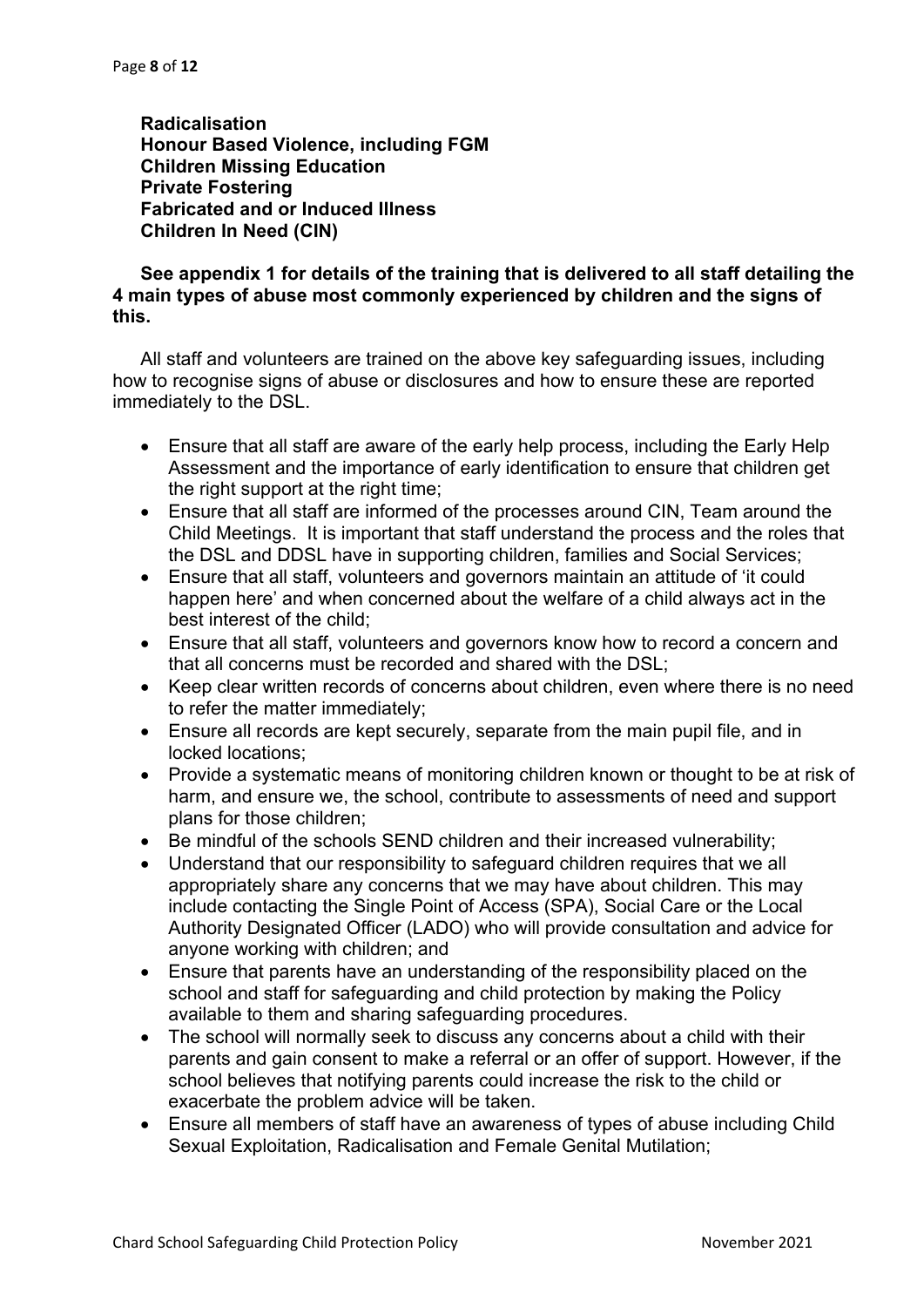- Ensure all members of staff are provided with opportunities to receive regular training and updates in order to understand their responsibilities relating to safeguarding children;
- Ensure that all members of staff are aware of their responsibilities under the Prevent Duty and the Mandatory Reporting Duty in relation to Female Genital Mutilation;
- Ensure that all staff members are aware of the systems within the school which support safeguarding – this will include the safeguarding Policy and Staff Code of Conduct and will be part of staff induction;
- All staff members should read at least part 1 of *Keeping Children Safe in Education 2021 including Annex A* What to do if you are worried a child is being abused*.* This should be part of staff induction;
- Recognise that all matters relating to child protection are confidential and the Head Teacher and Designated Safeguarding Lead will disclose personal information about a pupil to other members of staff on a need to know basis only;
- Ensure all staff must be aware that they have a professional responsibility to share information to other agencies in order to safeguard children and that they cannot promise a child to keep secrets which might compromise the child's safety or wellbeing, or that of another; and
- Always undertake to share our intention to refer a child to Social Care unless to do so could put the child at greater risk of harm, or impede a criminal investigation. If in doubt, we will consult with Social Care on this point.

# **6. Supporting Pupils who have been abused**

We will:

- Recognise that a child who is abused, who witnesses violence or abuse who lives in a violent or abusive environment may feel helpless and humiliated, may blame him/herself, and find it difficult to develop and maintain a sense of self-worth;
- Recognise that the school may provide the only stability in the lives of children who have been abused or who are at risk of harm;
- Be aware that research shows that the behaviour of a child in these circumstances may range from that which is perceived to be normal to aggressive or withdrawn;
- Ensure these children are particularly closely monitored and supported and any concerns are recorded and reported to Social Care;
- Attend case conferences, core group meetings, team around the child/family meetings and other liaison meetings as necessary;
- Implement a Personal Education Plan (PEP) for all Children in Care and a Pastoral Support Plan (PSP) or Pupil Passport for other children where there is a need for specific support in school; and
- Establish a safe environment which supports all pupils.

### **7. Peer on Peer abuse**

PROCEDURES FOR DEALING WITH ALLEGATIONS OF ABUSE BY ONE OR MORE PUPILS AGAINST ANOTHER PUPIL: (PEER ON PEER ABUSE)

All staff are made aware, through training and induction, that safeguarding issues can manifest themselves via peer on peer abuse. This is most likely to include, but not limited to: bullying (including cyber bullying), physical abuse, initiation ceremonies, gender based violence, sexual assaults/harassment, 'upskirting' and sexting; though the latter may be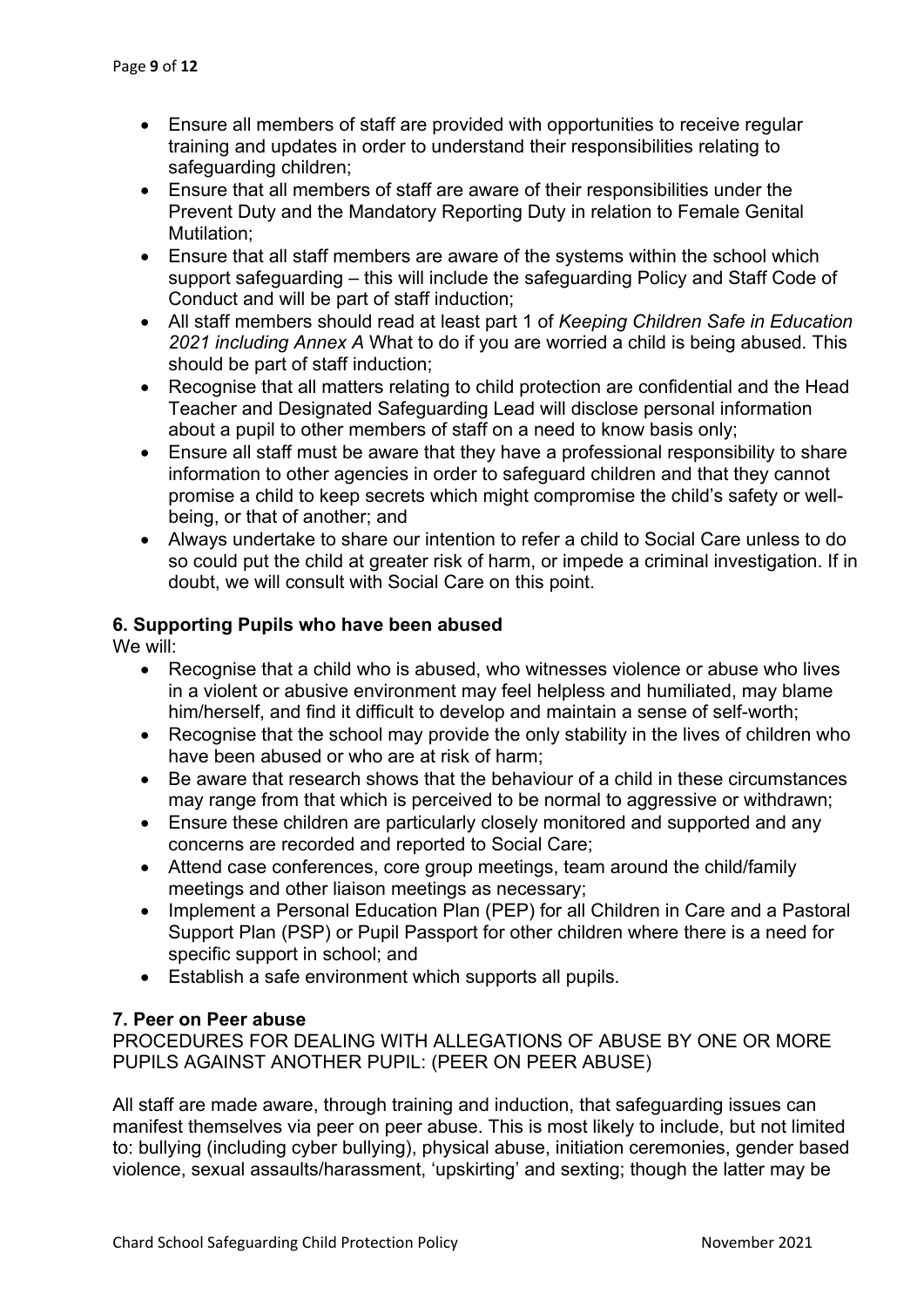considered very unlikely within our age range. No matter what type of abuse may occur between peers it should never be tolerated or passed off as "Banter".

It is essential that any allegation of abuse made about another pupil/pupils in the School is dealt with fairly, quickly, and consistently and in a way that provides effective protection and support for all children involved. Support for the children involved in any incident of peer-to-peer abuse is important and will be decided on an individual basis. It will be put into place after a clear assessment of their needs is completed.

The DSL will seek guidance from Somerset Social care team and put into place a team around the child in order to ensure their welfare needs are met and reviewed. Both the children concerned and their parents will be involved in discussing the support for both the abused and the abuser. Incidents that do or may constitute peer-on-peer abuse will be reported to the Headteacher (DSL) or Deputy Headteacher (DDSL).

The Headteacher will:

- Try to establish if the incident is abuse and may seek further guidance by calling Somerset Direct anonymously. •
- Will contact Somerset Direct and seek further advice and guidance on how to investigate the allegation, if it is thought to be abuse.
- Will take appropriate action to ensure the safety and welfare of all pupils involved including the pupil or pupils accused of abuse.

If it is established that further investigation or action is necessary, the Headteacher will inform the parents of all children involved as soon as possible. If pupils have to be interviewed by an external party (e.g. The Police) the school will ensure that they are supported by an appropriate adult, preferably their parents or guardian.

Due to children at Chard School being 11 years of age or under, any incidents of sexting would be immediately referred to Somerset social care team, who would then contact the Police. The School would follow advice given from Somerset social care regarding the support of the children involved,

A pupil against whom an allegation of abuse has been made may be suspended from the School during the investigation and the School's Behaviour Policy will apply.

Staff are required to be vigilant to abuse between pupils and to inform the DSL of their concerns or any allegations made.

### **8. Establish a Safe Environment**

We will:

- Support the child's development in ways that will foster security, confidence and resilience in every aspect of school life including through the school curriculum;
- Provide an environment which embeds a culture of vigilance in which children and young people feel safe, secure, valued and respected, feel confident and know how to approach adults if they are in difficulties;
- Ensure that children and young people are educated about the expectations they should have relating to the behaviour of adults who work with them;
- Develop effective working relationships with all other agencies involved in safeguarding children;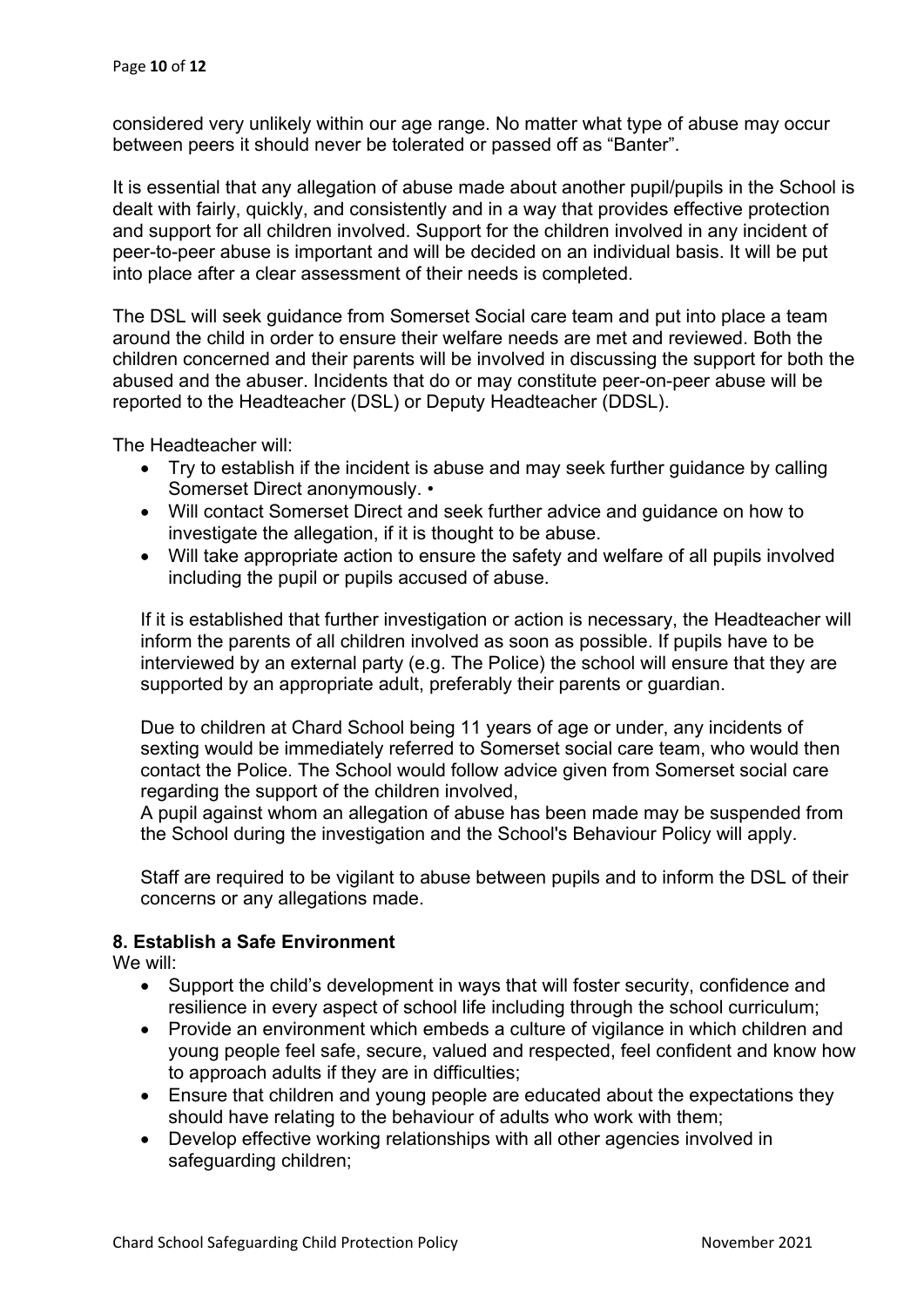- Ensure that we have a named Designated Teacher for Children Looked After and that we provide the best opportunities and support for children to achieve the best outcomes and participate in school life;
- Contribute to the wider safeguarding agenda by working with the local community and following government guidance to help our children live in a safe environment;
- Recognise that staff working in the school who have become involved with a child who has suffered harm, or appears to be likely to suffer harm may find the situation stressful and upsetting and we will support such staff by providing an opportunity to talk through their anxieties with the Designated Safeguarding Lead and to seek further support; and
- Ensure that other policies and publications which contribute towards safeguarding children and young people are acted upon, reviewed and updated regularly and appropriate advice sought from relevant staff within the Local Authority in relation to them.

### **9. Policy Review**

The Head Teacher is responsible for ensuring the annual review of this Policy. This Policy has been developed in accordance with the principles established by the Children Act 1989; and in line with government advice, National guidance and local publications:

The Policies and guidance listed below support the Safeguarding Policy

- Working Together to Safeguard Children July 2020
- Keeping children safe in education September 2021
- North Somerset Safeguarding Children Board Threshold Criteria for CIN and CP Referrals 2014
- Effective Support for children and families Threshold guidance
- Guidance for Safer Working Practice for those working with Children and Young People in education settings October 2015
- Prevent Duty Guidance
- Mandatory reporting of Female Genital Mutilation
- Disclosure and Barring Service Guidance
- North Somerset Safeguarding Children Board
- Somerset Safeguarding Children Board
- South West Child Protection Procedures
- Sexting in schools and colleges Responding to incidents and safeguarding young people

Policy approved by:

N. Mayhied

on behalf of Governing Body

Date: 24.3.22